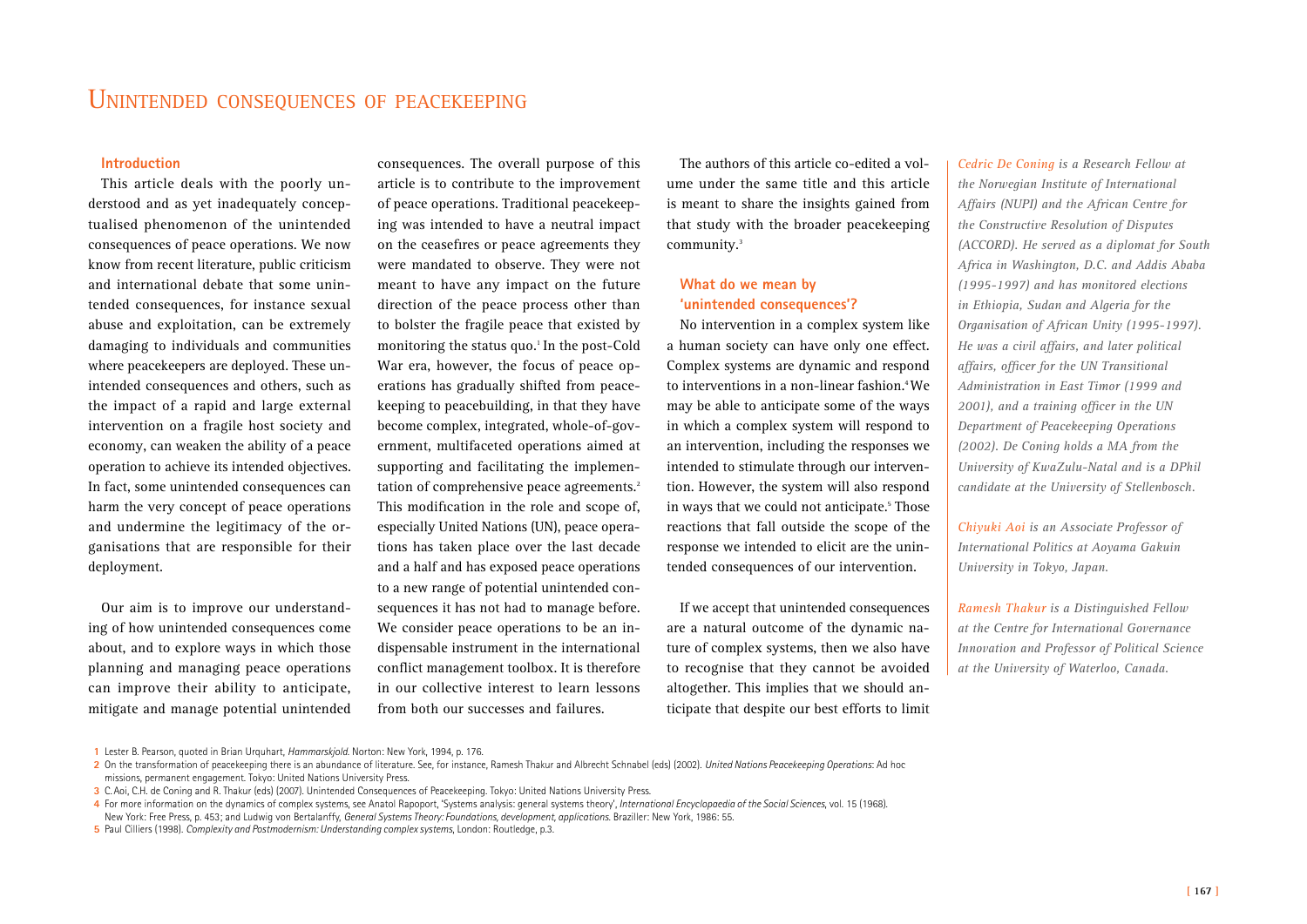our actions to those necessary to achieve a desired outcome, unintended consequences are likely to occur.

The unintended consequences of a peace operation are those effects, outcomes and impacts that have come about as a result of the operation but that were not intended in the mandate of the operation, nor in its implementation. UN – authorised peace operations have mandates that are formulated in the form of a UN Security Council resolution. The intended consequences of these operations can be determined by analysing these resolutions.

Some unintended consequences should have been foreseen or anticipated, especially if they have occurred under similar circumstances in the past, while others may be totally unexpected. These nuances may have important implications and will be discussed in more detail. It is also important to note that not all unintended consequences are necessarily negative; some may be neutral and others may actually be positive. Our focus will, however, be on the negative unintended consequences, because they are the harmful to the local communities that peace operations are intended to serve, harmful to the very notion of international peace interventions aimed at supporting and facilitat-

ing local peace processes, and harmful to the organisations that mandate and deploy such operations.

A few qualifications need to be made. First, unintended consequences need to be distinguished from failure to achieve intended consequences.6 Second, unintended consequences need to be distinguished from the 'mixed motive' phenomenon in intervention decisions. We accept states participating in peace operations may have motives for supporting such operations other than those stated in the formal mandate of the operation. We do not consider such mixed motives to be unintended consequences of peace operations. We do recognise, however, that they may cause or aggravate unintended consequences and will then be addressed in that context.

## **The scope of 'unintended consequences'**

It is also important to note at the outset that the fact that this article is devoted to unintended consequences is not meant to suggest that this phenomenon occurs at a scale that implies that peace operations are doomed to failure. We argue that peace operations will always generate some consequences that will be unintended, but we do not address the frequency or scope of such unintended consequences in this article.

We were unable to make a meaningful assessment of the overall scale and impact of unintended consequences in peace operations, and further research will be needed before any definitive findings can be made in this regard. If we use the cases covered in our study<sup>7</sup> as a sample, there are no missions that have failed as a direct result of the unintended consequences they have generated. There are many, however, whose effectiveness has been negatively affected by some of the unintended consequences they have generated. And there are some that have generated consequences far beyond specific peace operations. The sexual exploitation and abuse by UN peacekeepers of those that they have been mandated to protect, has undermined the credibility of the UN, its Secretary General and of peace operations as an international conflict management instrument.

Albert Hirschman points out that straightforward effects, i.e. intended consequences, are common and often dominate perverse ones.8 Jervis argues that if this were not the case, it would be hard to see how societies can make progress or how any stable human interaction could develop.9 In other words, the fact that unintended consequences will occur does not render futile the whole enterprise of mandating, planning and

**<sup>6</sup>** For a critical view of strategic effectiveness of peacekeeping deployments see Richard Betts, 'Delusion of Impartial Intervention', *Foreign Affairs*, November/December 1994. Fortna also tests realist as well as institutionalist propositions about the impact of peace processes accompanied by peacekeeping deployments. See Page Fortna, Peace Time: *Cease-fire agreement and the durability of peace*, Princeton University Press, 2004.

**<sup>7</sup>** Aoi, de Coning and Thakur, op. cit., footnote 2.

**<sup>8</sup>** Albert Hirschman, *Rhetoric of Reaction*, quoted in R. Jervis, *System Effects: Complexity in political and social life*. Princeton: Princeton University Press, 1997, p. 68.

**<sup>9</sup>** Jervis, op. cit., footnote 8, p. 68.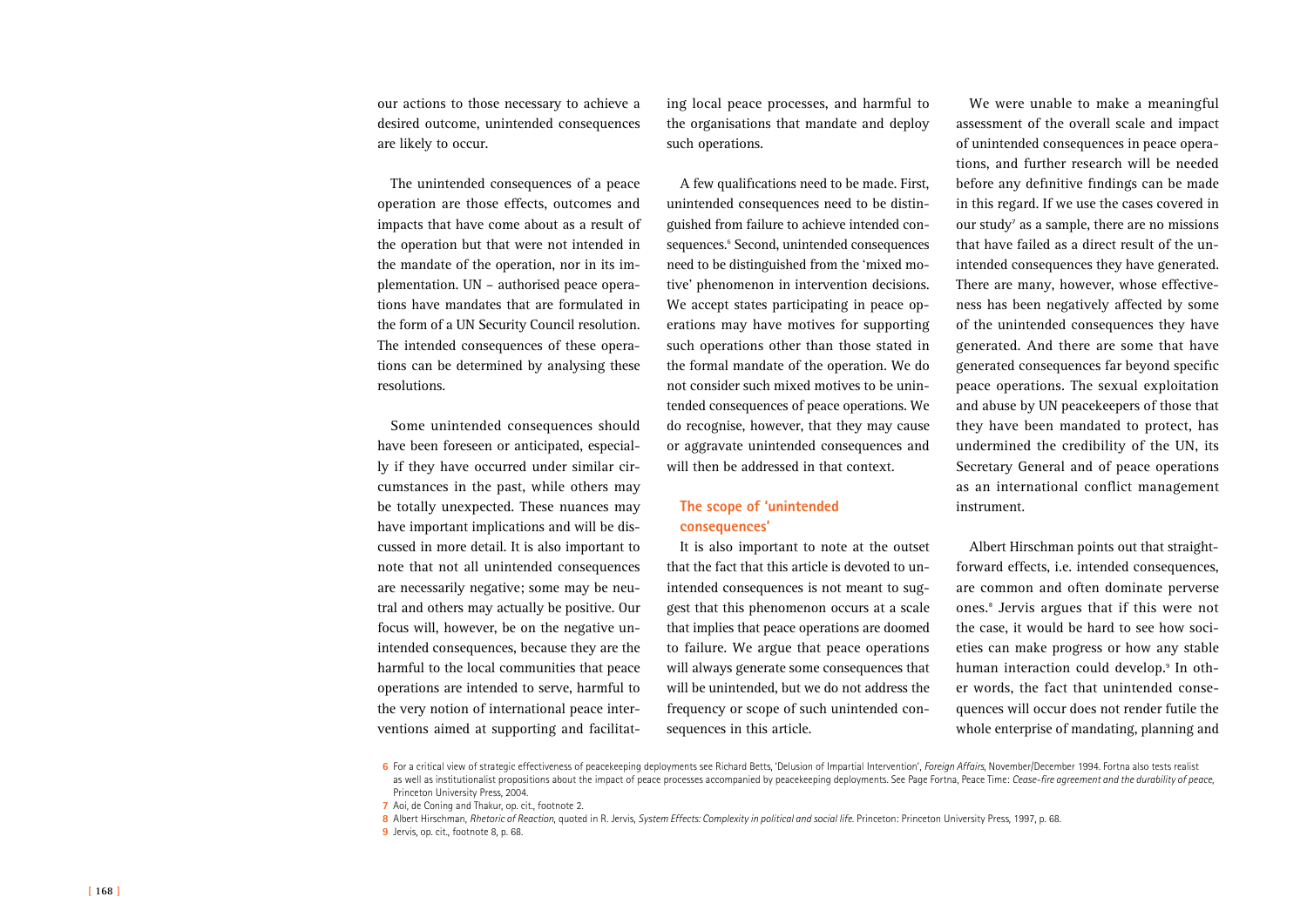managing peace operations. The central message of this article is that we have to recognise that unintended consequences are a predictable side-effect of peace operations. They should therefore be factored into the mandating, planning and managing of peace operations so that their potential effects can be anticipated and managed.

# **Why is the focus of unintended consequences new?**

We were struck by the absence of literature on, or even remotely related to, the phenomenon of unintended consequences of peace operations. Most of the references that were available are anecdotal. The failure to take unintended consequences into account probably stems from the fact that researchers and practitioners have been preoccupied with the intended consequences of peace operations.

We have been concerned with improving the ability of peace operations to achieve their intended objectives. We have studied peace operations to find out whether they have been successful, and in measuring their success our focus has usually been on whether they have achieved the mandates with which they were tasked. Where they were not, we focused on what could have been done differently to make them successful. However, a number of incidents have come to our collective attention over the last decade and a half that made us realise that peace operations can also generate unintended consequences.

# **Liberal assumptions about peace operations**

This lack of attention to and awareness of the unintended consequences of peace operations is also due to deeply embedded and uncritical liberal assumptions about peace operations.10 Not only are peace operations expected to serve largely liberal-internationalist purposes of creating stable, market-oriented, democratic polities,<sup>11</sup> which are regarded as inherently 'good', but they are at the same time expected to be successful. Decision-makers, practitioners in the field and analysts operate according to the belief that peace operations authorised by the Security Council reflect the will of the international community and therefore are inherently 'good'. Peace operations are therefore expected to produce positive outcomes such as promoting stability and durable peace; they are expected to rebuild and develop and they are expected to generate respect for the rule of law, human rights and democracy. Participation in peace operations by troopcontributing countries is thus a contribution to the global good and the risks involved, including casualties, is regarded as a noble sacrifice for the greater good. $12$ 

After the failures of the missions in the early 1990s in Somalia, the Balkans and Rwanda, the liberal assumption has been tempered to accept that peace operations may, for a variety of reasons, fail to produce these intended results. Some may even concede, after the highly publicised sexual abuse scandals, that peace operations may, under exceptional circumstances, have unintended consequences. But such incidents have been viewed as exceptional, once off, phenomena, caused by a handful of 'bad apples' acting outside the norm. The liberal assumption has not yet matured to the extent where it is recognised that peace operations, as a matter of course, generate unintended consequences, including negative economic, social and political side-effects that are contrary to the liberal intent. It has not yet absorbed that unintended consequences come about as part of the non-linear and dynamic behaviour of complex systems, and are thus a systemic consequence of peace interventions.

The fact that peace operations will generate a variety of unintended consequences, some of which may be negative and even pathological to the mandate or intended consequences of the mission, is thus counter-

**<sup>10</sup>** For the classic critique of the liberal agenda of modernisation, see Samuel Huntington, *Political Order in Changing Societies*. Yale University Press, 1968.

**<sup>11</sup>** On the liberal-internationalist agenda of peacebuilding missions, see Roland Paris, 'Peacebuilding and the Limits of Liberal Internationalism'. *International Security* 22(2), fall 1997, pp. 54-89; and from the same author (2004) *At War's End: Building Peace After Civil Conflict*, Cambridge, UK: Cambridge University Press.

<sup>12</sup> A. Sotomayor, 'Unintended consequences of peace operations for troop-contributing countries in South America: The cases of Argentina and Uruguay', pp. 171-92 in Aoi, de Coning and Thakur, op. cit., footnote 2. See also, Charles Moskos (1976). *Peace Soldiers: The Sociology of a United Nations Military Force*. Chicago and London: University of Chicago Press.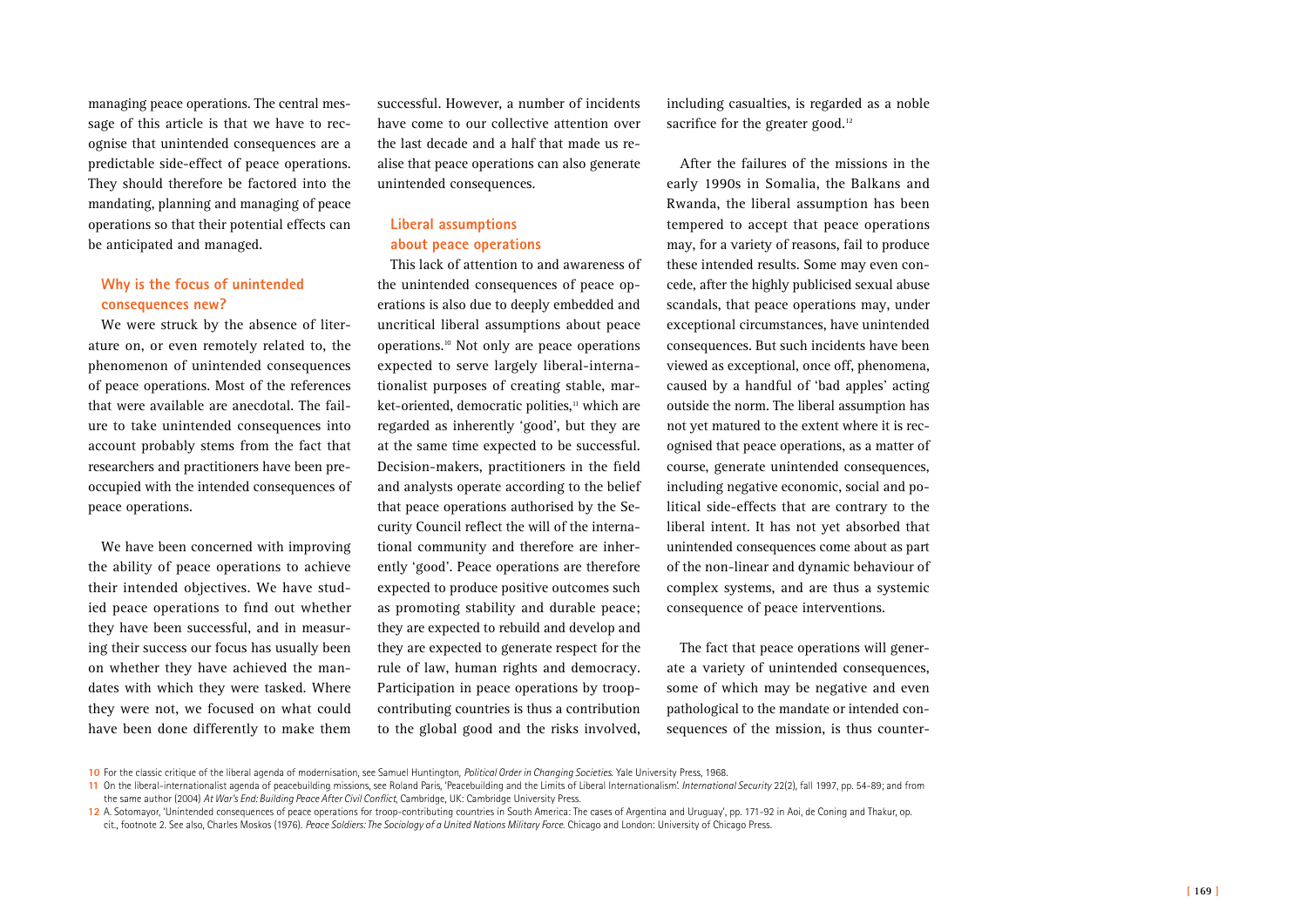intuitive to many observers under the influence of the liberal assumption.

This article aims to stimulate awareness that all peace operations generate 'unintended consequences', so that it becomes common practise for decision-makers, practitioners and researchers to anticipate, mitigate, manage and respond to potential unintended consequences in the planning, execution and evaluation of peace operations.

## **Examples of unintended consequences**

If we accept that unintended consequences are likely to occur, and that they can have a significant impact on the outcome and impact of a peace operation, then we have to improve our ability to anticipate and take steps to try to prevent some of the negative unintended consequences. In others we may have to be satisfied with merely containing and managing the potential negative effects of these unintended consequences. And if we manage to do so with some success, the result should be an improvement in the overall effectiveness of peace operations.

In this context it may be useful to discuss a few examples of unintended consequences. Our study covered a number of other topics related to the unintended consequences of peace operations, such as: sexual and gender-based violence and abuse, distortions of the local economy, impact on host

systems, impact on humanitarian action, civil—military coordination, impact on troop contributing countries, the legal position of the United Nations and institutional responses to unintended consequences by the UN and others. For the purposes of this article we have grouped some of the major findings generated by the study under the following topics: permissive environment, impact on local economy, impact on local civil service, and impact on troop contributing countries.

### **Permissive environment**

The breakdown of law and order, socioeconomic infrastructure and social-cultural norms, the prevailing post-conflict condition in which most peace operations operate, create a fertile ground for unintended consequences to occur. A breakdown of this nature implies that the natural checks and balances that would otherwise identify, contain and manage potential negative effects are absent. For instance, it is now recognised that sexual and gender-based violence is often part of a conscious strategy to demoralise the opposing side in a conflict. Kent argues that such violence can become institutionalised in post-conflict societies when the conditions that created the violence remain in place.<sup>13</sup> She points out that extreme poverty, lack of economic opportunity, lack of employment and the loss of family and community support networks, all account

for the vulnerability of women and girls to sexual violence, exploitation and abuse in post-conflict societies, not only by local predators but also by international peacekeepers. This would explain, for instance, why human trafficking seems to thrive in post-conflict societies.<sup>14</sup>

### **Impact on local economy**

The deployment of a peace operation, involving tens of thousands of international civilian, police and military peacekeepers over a relatively short period of time, have various positive and negative effects on the host system. It most cases considered in our study, the presence of the peace operation, humanitarian community and other external actors making up the expatriate community distorted the local economy and stimulated the development of a dual economy, one which served the needs of the expatriate community and another that served the local population. In general, the impact the expatriate community is likely to have on the host system is related to the degree of poverty that existed in that society at the time of the intervention, and the extent of the devastation caused by the conflict. In most cases the budget of the peace operation alone is several times that of the GDP of the host system. The direct effect on the host system, financially speaking, is limited to the funds injected by the peace operation, and the peacekeepers individually, into the host system.

**13** V. Kent, 'Protecting civilians from UN peacekeepers and humanitarian workers: sexual exploitation and abuse', pp. 44-66, in Aoi, de Coning and Thakur, op. cit., footnote 2. **14** S. Koyama and H. Myrttinen, 'Unintended consequences of peace operations on Timor Leste from a gender perspective', p. 41, in Aoi, de Coning and Thakur, op. cit., footnote 2.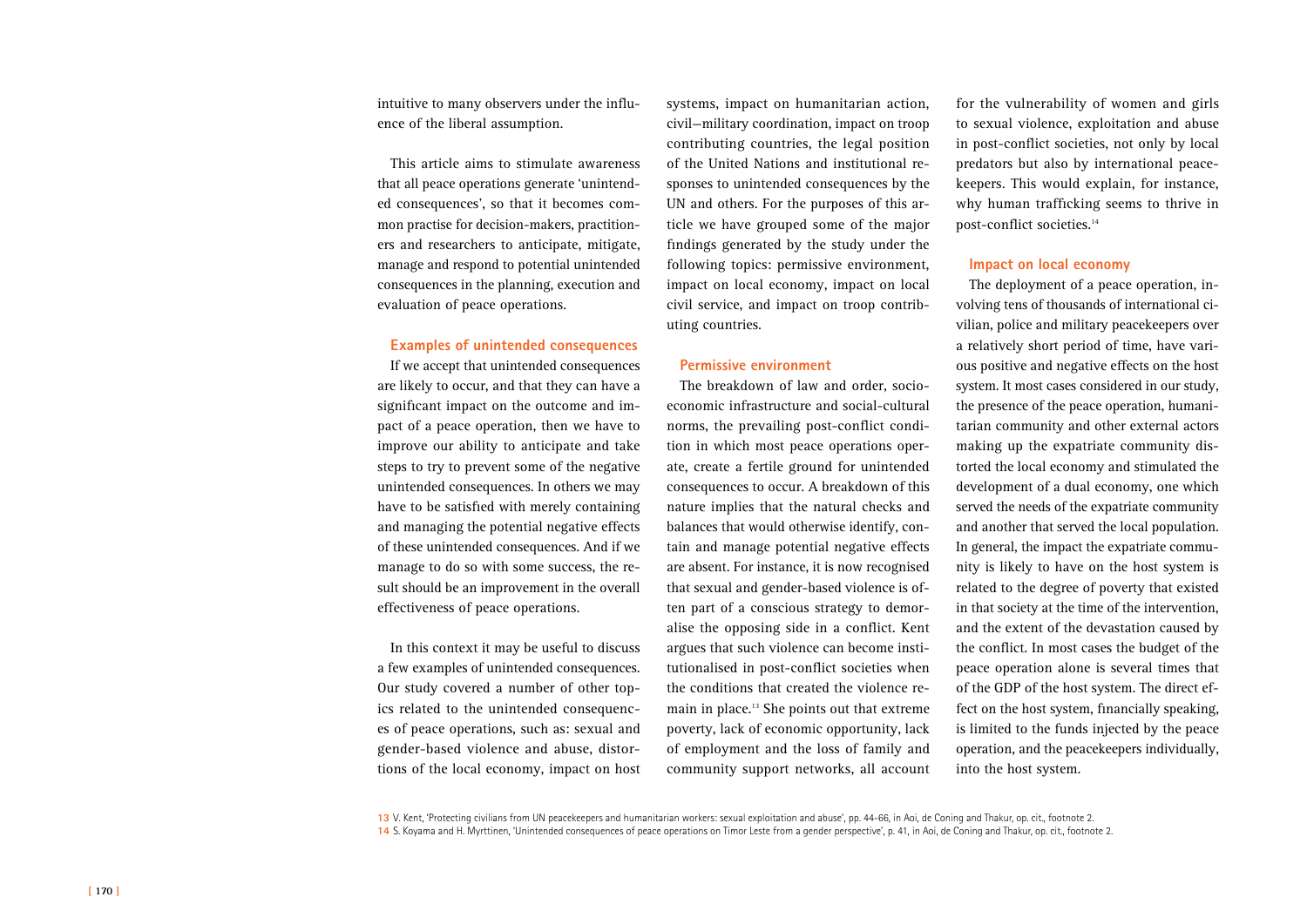Ammitzboell's research in Afghanistan and Kosovo/a found positive evidence that large expatriate communities have a range of unintended economic consequences on their host systems, most of which have a negative effect on the host economy.<sup>15</sup> These effects may range from, but are not limited to, a rise in basic commodity prices, an increase in salary disparities and higher rates of unequal standards of living. Ammitzboell points out that peace operations may have a positive impact on the local economy by creating job opportunities and by increasing or creating a demand for certain services and goods, but cautions that this impact will not necessarily result in the enhancement of local infrastructures or capacities, as much of this additional demand is taken up by the international private sector. A large portion of this economic stimulation is linked to the temporary deployment of the peace operation and an influx of international assistance, and the positive economic impact that it has in the short-term can thus not be sustained.

Shin-wha Lee makes the point that humanitarian assistance in these contexts may also give a false sense of relief and distort the local economy, with possible negative unintended consequences.16 Ammitzboell notes, for instance, how the provision of food assistance allow farmers the opportunity to turn to cash crops, some of which may

be undesirable not only from a food-security perspective, such as with poppy-growing in the Afghanistan context.

### **Impact on local civil service**

Ammitzboell recorded the effects of the 'brain-drain' phenomenon and the 'dual public sector syndrome' on the host public sector, both of which contribute to a dysfunctional and unreliable public sector. The perversity of this effect becomes even clearer when we take into consideration that it not only has a negative effect on the local economy, but it is in fact directly opposite to the effect the peace operation intends to have on the local public sector, which in most mandates are to build the capacity of the public sector and to support the extension of state control throughout the territory of the host state. Another example would be, as noted by Ammitzboell, the combination of weak local administrative capacity and the inflow of considerable amounts of aid and/or direct budgetary assistance, resulting in an increase in corruption by state officials.

## **Change in gender roles**

Another aspect of the impact that the international community tends to have on a host society is the way in which international assistance programmes empowers certain types of individuals, for instance, those with Western language and cultural skills.

Another category that has become popular over the last decade is women who tend to be the focus of various types of 'empowerment' programmes by international aid organisations, and whom are often given preferential access to jobs, training and other economic and career opportunities. The intended consequences of these programmes are to have a positive impact on development and stability by empowering women to play a more assertive role in their society. The medium- to long-term effects of these initiatives are the subject of various studies, but Koyama and Myrttinen have identified some negative short-term consequences on women, for example, by inviting resentment against them within families and society in general for their newly gained economic independence and power, which in some cases may result in an increase in domestic violence.<sup>17</sup> They also point out that while such programmes may have a short-term and direct impact on the women involved, it takes longer for society to adapt and this may have further unintended consequences. If there is a sudden increase in the employment of women it may impact on their traditional roles at home, where women bear the disproportionate share of child-rearing and household work. It may, for instance, result in burden-shifting to younger children and the elderly.

**<sup>15</sup>** K. Ammitzboell, 'Unintended consequences of peace operations on the host economy from a people's perspective', pp. 69-89, in Aoi, de Coning and Thakur, op. cit., footnote 2.

**<sup>16</sup>** Shin-wha Lee, 'Unintended consequences of peace operations on humanitarian action', pp. 90-108, in Aoi, de Coning and Thakur, op. cit., footnote 2.

**<sup>17</sup>** S. Koyama & H. Myrttinen, 'The unintended consequences of peace operations on Timor Leste from a gender perspective', in Aoi, de Coning and Thakur, op. cit., footnote 2.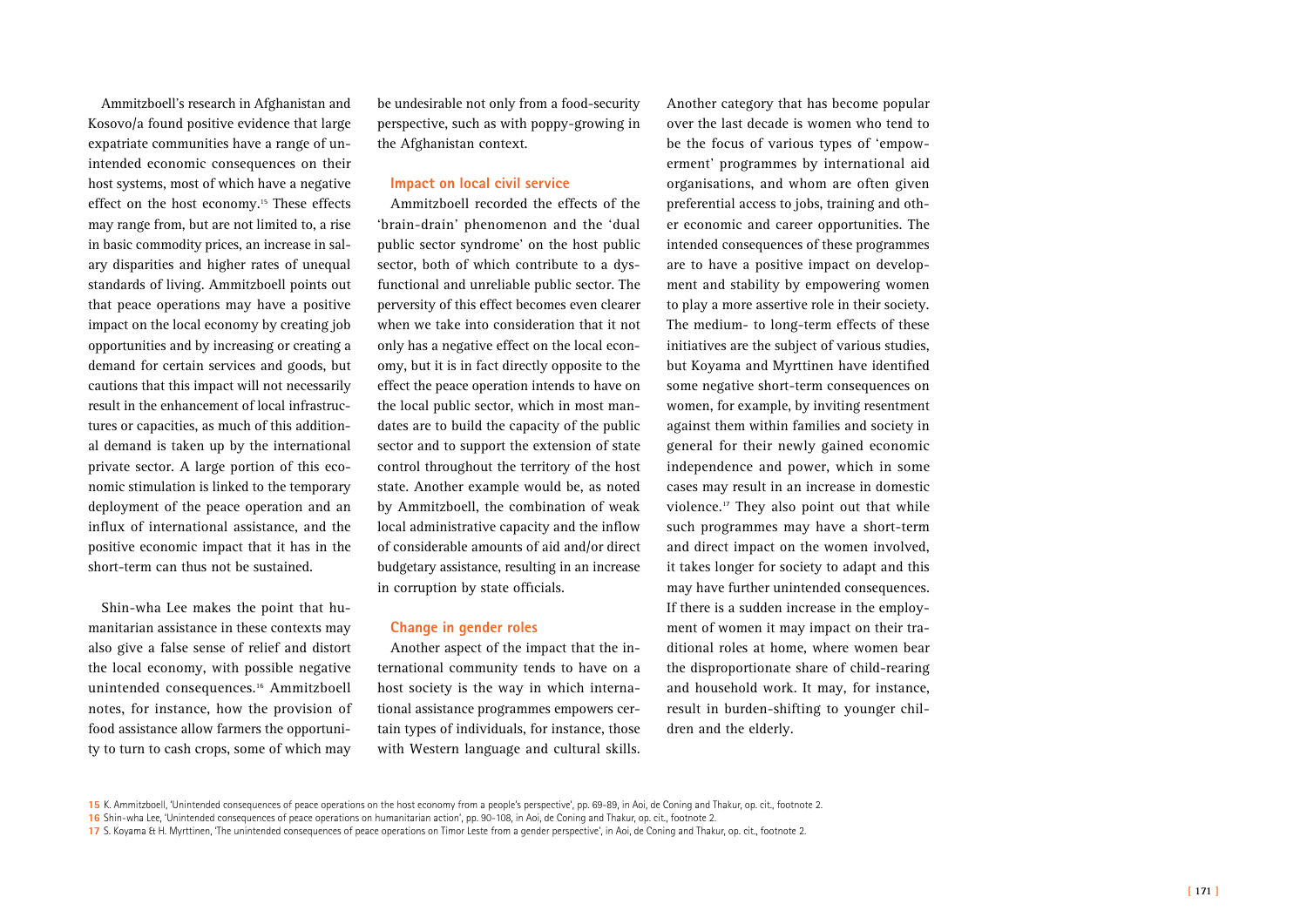Koyama and Myrttinen's research into the Cambodian and Timorese cases touch on the direct link between the deployment of peacekeepers and the influx of aid workers, the growth of the local sex industry, and an increase in the number of cases of sexual exploitation and abuse. They also note the link between a declining sex industry and the departure, or significant withdrawal, of a peace operation and the humanitarian aid community.

# **The impact on troop contributing countries**

Peace operations give rise to a range of opportunities and costs for troop contributing countries (TCCs), be they financial, social or political, to which TCCs have responded in varying manners. Some of these opportunities and costs gave rise to unintended effects, some significant, some not as significant as is generally believed. For instance, there is a widely held perception that some developing countries contribute troops to UN peace operations because it is considered a 'financial opportunity' by both military institutions and individual troops. In Aning's study of Ghana,<sup>18</sup> financial gains from participation in peace operations for both individuals and the state seem substantial, while Sotomayor points to similar perceptions in Argentina and Uruguay. Murthy's chapter on India and Pakistan finds, however, that such gains did not constitute a significant

effect given the proportionally small number of units participating in peace operations in relation to the overall size of these armies.19 In more than a few countries examined, participation in peace operations offered some opportunities for corruption to occur. Aning and Sotomayor discuss cases of corruption such as the manipulation of appointments to peace operations (where selection implies significant financial gain for individual soldiers and officers), and the misappropriation of funds received from the UN to reimburse countries for some of the costs of their participation in peace operations.

# **Integrating unintended consequences into the planning and managing of peace operations**

Most of the research cited noted the importance of institutionalising accountability in peace operations. In the past, the weakness or lack of clarity in accountability mechanisms in itself created a 'permissive' environment within which unintended negative side-effects went unreported and therefore fell outside the realm of that which should be managed. When they did occur at such a scale that they could not be ignored they were usually managed as exceptional phenomena that require a temporary, once-off, response.

For example, Kent, Koyama and Myrttinen's findings indicate that peace operations have not meaningfully anticipated the reality of sexual exploitation and abuse before the late 1990s, and that it is only half-way through the first decade of the 21st century that various steps to anticipate, prevent and manage sexual violence and abuse in UN peace operations have become institutionalised. Before these latest developments, peace operations rarely addressed enduring violence on women and girls, due to a lack of consciousness of the problem, the severity of the implications of the problem for all concerned, and most importantly a lack of institutional preparedness to identify, contain and manage the problem. There are very few examples of UN peace operations identifying, containing and managing unintended consequences outside of the sexual exploitation and abuse realm. It is thus not yet a widely understood, discounted and institutionalised phenomenon.

## **Planning**

In order to improve our ability to manage complex peace operations, we need to improve our understanding of the dynamics of complex systems, including complex social systems. This article makes the point that unintended consequences are part of the natural feedback cycle of complex systems and cannot be avoided. However, we can improve our ability to anticipate, mitigate and discount specific potential negative unintended consequences, and in so doing,

**18** K. Anning, 'Unintended consequences of peace operations for troop-contributing countries from West Africa: The case of Ghana', pp. 133-155, in Aoi, de Coning and Thakur, op. cit., footnote 2. **19** C.S.R. Murthy, 'Unintended consequences of peace operations for troop-contributing countries from South Asia', pp. 156-70, in Aoi, de Coning and Thakur, op. cit., footnote 2.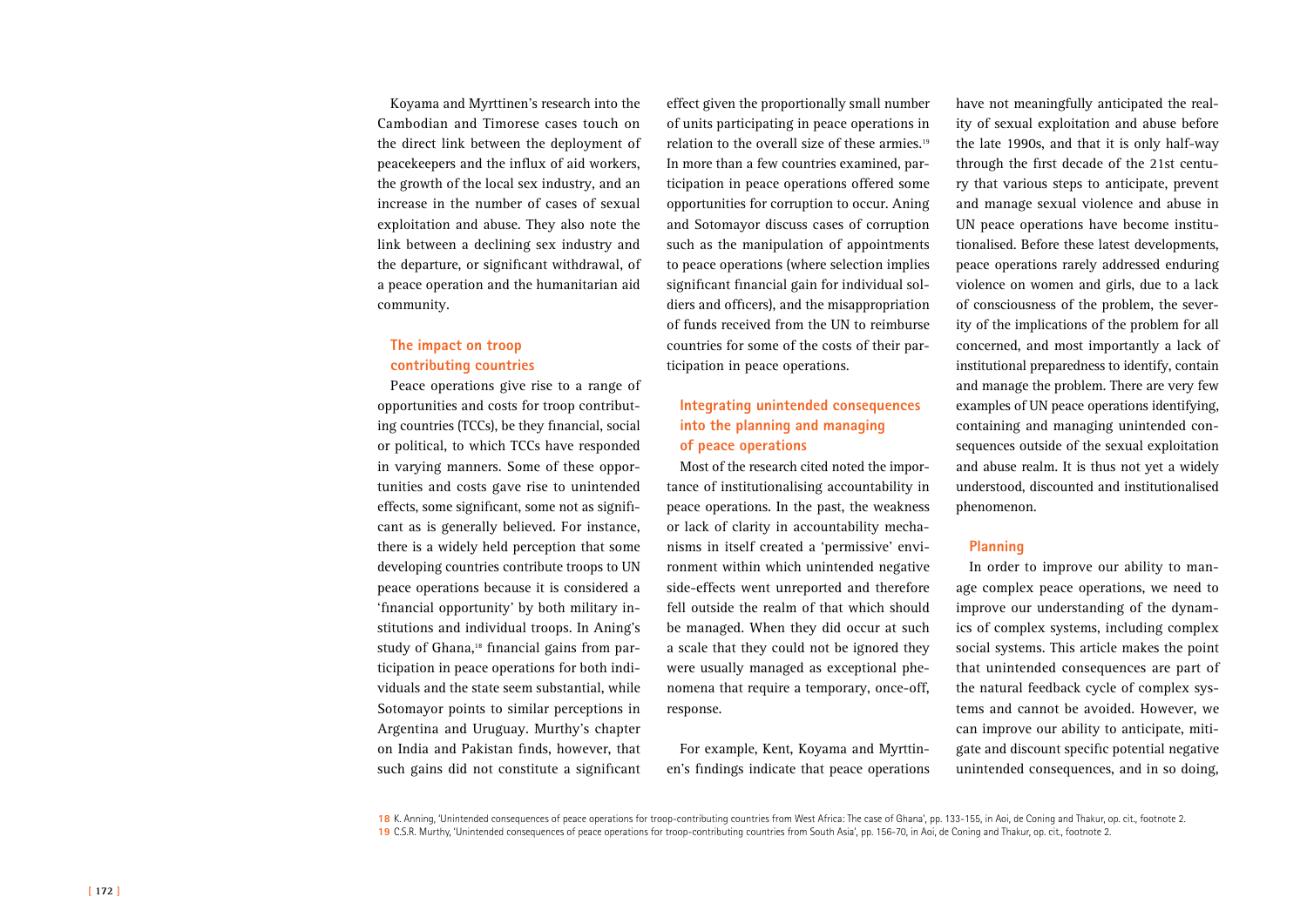improve the overall effectiveness of peace operations.

This knowledge leads us to the understanding that in a complex system unintended consequences should not come as a surprise. Once we realise and accept this fact, it follows that whenever we plan or undertake action in the complex peace operations context, we have to discount the potential unintended consequences of our actions.

As the system is dynamic and we can therefore not predict all the ways in which it may respond to our actions, it means that we have to anticipate that despite our best planning efforts, we will still not be able to foresee all the potential unintended consequences our actions can have. However, through research of past actions and by systematically thinking through the consequences our actions are likely to evoke, we should be able to significantly reduce some of the obvious negative consequences of the past. Anticipating the potential unintended consequences of our actions should thus become a standard aspect of our planning procedures and processes.

## **Real-time monitoring and evaluation**

If we accept that despite our planning efforts some unintended consequences will still occur, then we should introduce, as standard practice, monitoring systems that can identify emerging unintended consequences, so

that we can try to contain or counter their potential negative effects. In fact, peace operations should have monitoring systems in place to study whether the missions are having their desired effect on the system. If such systems are in place, an important sub-set of such systems should be the identification of any unintended consequences, especially negatives ones that may be emerging in response to our actions. The alertness to potential negative unintended consequences should thus be integrated into an overall awareness of the dynamic nature of the complex systems that peace operations are trying to influence. Such awareness should inform a willingness to continuously adapt the planning and management of peace operations, and its various aspects, to the way the system is responding to the peace intervention. Real-time monitoring and longer-term evaluation are tools that will assist those responsible for managing peace operations to detect, at the earliest opportunity, when unintended consequences occur.

# **The 'do no harm' approach**

One methodology for anticipating unintended consequences that has been developed in the context of humanitarian assistance is the *Do No Harm*<sup>20</sup> approach. In short, this approach is built on the realisation that aid cannot be provided without becoming part of the wider conflict, and provides a model for planning, continuously monitoring and adjusting the effects of any assist-

ance programme by identifying and downplaying the negative influences while at the same time identifying and encouraging the positive influences of the programme. It thus implies (a) recognising that unintended consequences will occur, (b) putting systems in place that will identify the effect one's action is having (both positive and negative), and (c) steering and refining that effect by countering potential negative effects and encouraging and modulating the positive unintended consequences towards the intended impact. It implies that one needs to understand that intervening in a complex system requires a continuous process of adjustment.

# **Unintended consequences that cannot be avoided**

Through planning and monitoring efforts, like the *Do No Harm* approach or others, we are likely to identify unintended consequences that cannot be avoided if we want to continue to pursue a specific course of action. This implies that we may be faced with situations where we have to discount the potential negative consequences of our actions with the potential good that those same actions are intended to generate. This predicament is not unknown, and has been addressed before in the context of the *Double Effect* and *Just War* theories.

We do not intend repeating these theories here in detail, but the principle of dou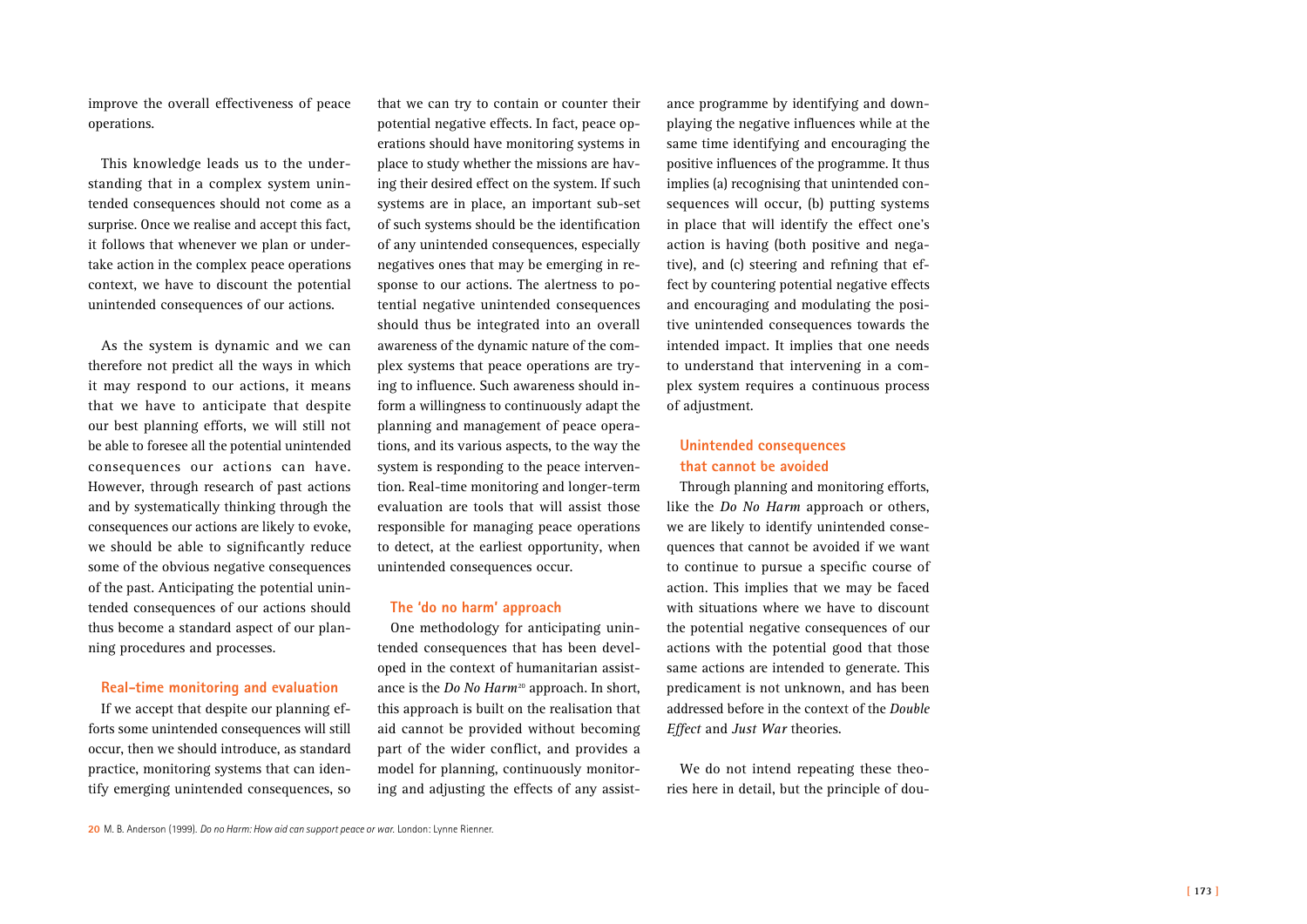ble effect is a moral principle for assessing actions that produce side-effect harm that has wide-ranging utility. In short, it states that, although actors are responsible for the harmful side-effects that ensue from their actions, actions that produce harmful sideeffects are nevertheless permissible provided that: (1) the primary goal of the action is legitimate; (2) the side-effects are not part of the actor's intended goal; (3) the sideeffects are not a means to this goal; (4) the side-effects are permissible only if the actor aims to prevent or minimise them; and (5) no alternative courses of action could have been taken that would have led to fewer or no side-effects.21

There are thus existing theories and approaches that can assist us in developing practical means of containing and managing unintended consequences when they cannot be avoided altogether. However, we should always be cautious of overestimating our ability to 'manage' outcomes when dealing with complex systems. A further insight we need to gain from our study of complex systems is that managing the host system, in the sense of controlling it, is impossibly complex. Our definition of managing unintended consequences in the peace operations context is purposefully interacting with the system with the aim of continuously adjusting our actions to the feedback generated by

the system with a view to minimising any negative unintended consequences our interventions may have caused. When we talk of containing and managing unintended consequences the emphasis is thus on being alert to system feedback through institutionalised monitoring and evaluating mechanisms, and constantly adjusting our planning and operations accordingly.

Planning for peace operations can thus not rely on a 'fire-and-forget' planning model where a peace operation is planned prior to deployment, and then perhaps annually reviewed against the original plan, or in some cases only after the situation has fundamentally changed to the extent that significantly more troops are required. In the complex peace operations context each action result in the system responding in various ways that will require a range of further actions. The analogy most apt is that of steering a ship. Although the destination is known at the outset, and although it is possible to plan the journey in great detail, the actual voyage requires thousands of route adjustments, some minor some more significant, to reach the destination. The reality of peace operations is, however, even more complex in that the destination is a very broadly defined desired end state and the exact journey is unclear beyond the milestones contained in peace agreements, and these are typically unrealistic

political ideals formed by the need for compromise and mutual assurance, rather than realistically achievable timeframes. Managing complex peace operations thus necessitates an ongoing planning process that constantly monitors and evaluates the feedback generated by the system so that peace operation can continuously adjust its programmes or initiate new actions accordingly.

### **The accountability debate**

The attempt to establish clear accountability in peace operations is hampered by two factors. One of them concerns *authority*, the issue of *to whom* a peace operation is accountable. The second issue concerns the *control* of the mission.

Hampson and Kihara-Hunt address accountability in the context of the responsibility to address criminal conduct or breaches of applicable disciplinary codes. $22$  This relates to the 'control' of the mission issue through the management of the behaviour of individuals and it covers unintended consequences such as sexual exploitation and abuse, corruption, theft, etc. Mégret, on the other hand, addresses authority in the broader sense of unintended consequences caused by the actions or omissions of the mission itself, $23$  and it covers the kind of unintended consequences addressed by Ammitzboell (economic consequences),

21 G. J. Rossouw, 'Business is not just war: implications for applying the principle of double effect to business', in L. Bomann-Larsen and O. Wiggen (eds), *Responsibility in World Business: Managing harmful side-effects of corporate activity*, Tokyo: United Nations University Press, 2004, p.39.

- **22** F.J. Hampson and A. Kihara-Hunt, 'The accountability of personnel associated with peacekeeping operations', pp. 195-220, in Aoi, de Coning and Thakur, op. cit., footnote 2.
- **23** F. Mégret, 'The vicarious responsibility of the United Nations', pp. 250-67, in Aoi, de Coning and Thakur, op. cit., footnote 2.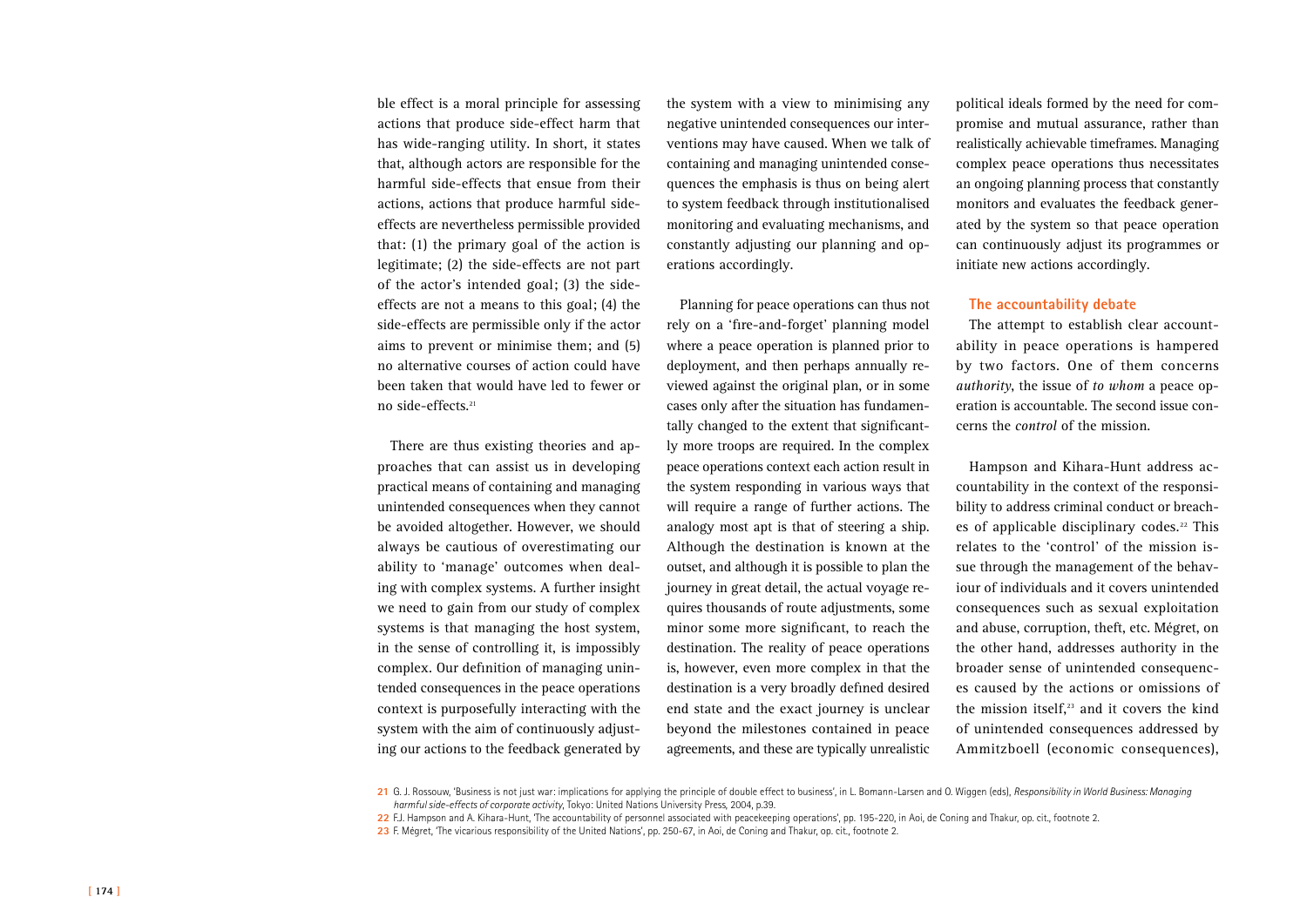Shin-wa Lee (humanitarian consequences) and Gordon<sup>24</sup> (civil—military coordination consequences).

### **Who has authority over the mission?**

For this latter category, the question of authority, or to whom a peace operation reports to, two models may be relevant, namely the delegation and participation models.<sup>25</sup> These models capture two separate potential accountability mechanisms. In the delegation model, power is exercised by those who are delegated with the authority to do so, making them accountable to those who delegate the power to them. In the participatory model, those in power are accountable to individuals in the polity. In the international sphere, different perceptions about accountability create tensions and conflicts. Whereas some perceive international organisations — such as the UN, World Bank, etc. — as reporting to their member governments (delegation model), others hold that these organisations' actions should be made accountable directly to the people who are affected by these organisations' actions (participation model).

Thus in the UN peace operation context,

some would argue that a peace operation is accountable to the UN Security Council, the body responsible for establishing and supervising the mission, while others would argue that a peace operations should be accountable to its host community, i.e. the people whom the peace operation are meant to assist. Mégret notes that there is a shift observable in various areas of governance from a 'shareholder' view of accountability to one emphasizing the importance of 'stakeholders'. Ideally, a peace operation should establish a balance between these two models, for neither seems sufficient ground for accountability by itself. Whereas the accountability of the peace operation to the UN Security Council, and indeed the UN General Assembly for budgetary matters, are established practice, mechanisms still need to be developed for meaningful host community participatory accountability.26

One such mechanism was addressed by Hoffman, in the form of the ombudsperson model, which provides us with one example of a mechanisms that may empower the local population to submit claims against the peace operation.27 However, much more can and should be done to develop meaningful

accountability towards and by the host community, not just in the context of legal accountability related to some form of wrong doing — for which a range of practical recommendations has been made in the studies by Kent, Koyama and Myrttinen, Hampson and Kihara-Hunt, and Mégret — but also through ongoing and proactive political accountability. This can come about through a process of consultation and participation in order to, among others, seek advice and input from the host community on future plans and to receive and monitor feedback from the community on programmes being undertaken.28

One obvious question is who constitutes the host community? And one can respond that the host community should be represented through a range of institutions and mechanisms at all levels of society, and should include civil society. In a post-conflict context, which is the condition in which most peace missions operate, most of the official institutional positions and mechanisms will undergo considerable change under contested circumstances, and the peace operation would thus have to be resourceful in ensuring that the mechanisms it is

**<sup>24</sup>** S. Gordon, 'Unintended Consequences of civil-military cooperation in peace operations', pp. 109-30, in Aoi, de Coning and Thakur, op. cit., footnote 2.

**<sup>25</sup>** For a theorisation of these models in the context of international relations, see Ruth W. Grant and Robert O. Keohane, 'Accountability and abuses of power in world politics' in *American Political Science Review*, vol. 99, no. 1, February 2005, pp. 29-44.

**<sup>26</sup>** For one such attempt, see for instance the 'Principles and Good Practice of Humanitarian Donorship', *Humanitarian Exchange*, No. 29, March 2005, p. 7.

<sup>27</sup> F.F. Hoffman, 'A beacon of light in the dark? The United Nations' experience with peace operations ombudspersons as illustrated by the Ombudsperson Institution in Kosovo/a', pp. 221-49, in Aoi, de Coning and Thakur, op. cit., footnote 2.

<sup>28</sup> Note the February 2003 Rome Declaration on Harmonisation signed by 28 developing countries and 49 donor organisations. The four main principles highlighted in the Declaration are: recipient countries coordinate development assistance, donors align their aid with recipient countries' priorities and systems, donors streamline aid delivery and donors adopts policies, procedures and incentives that foster harmonisation. See www.aidharmonization.org